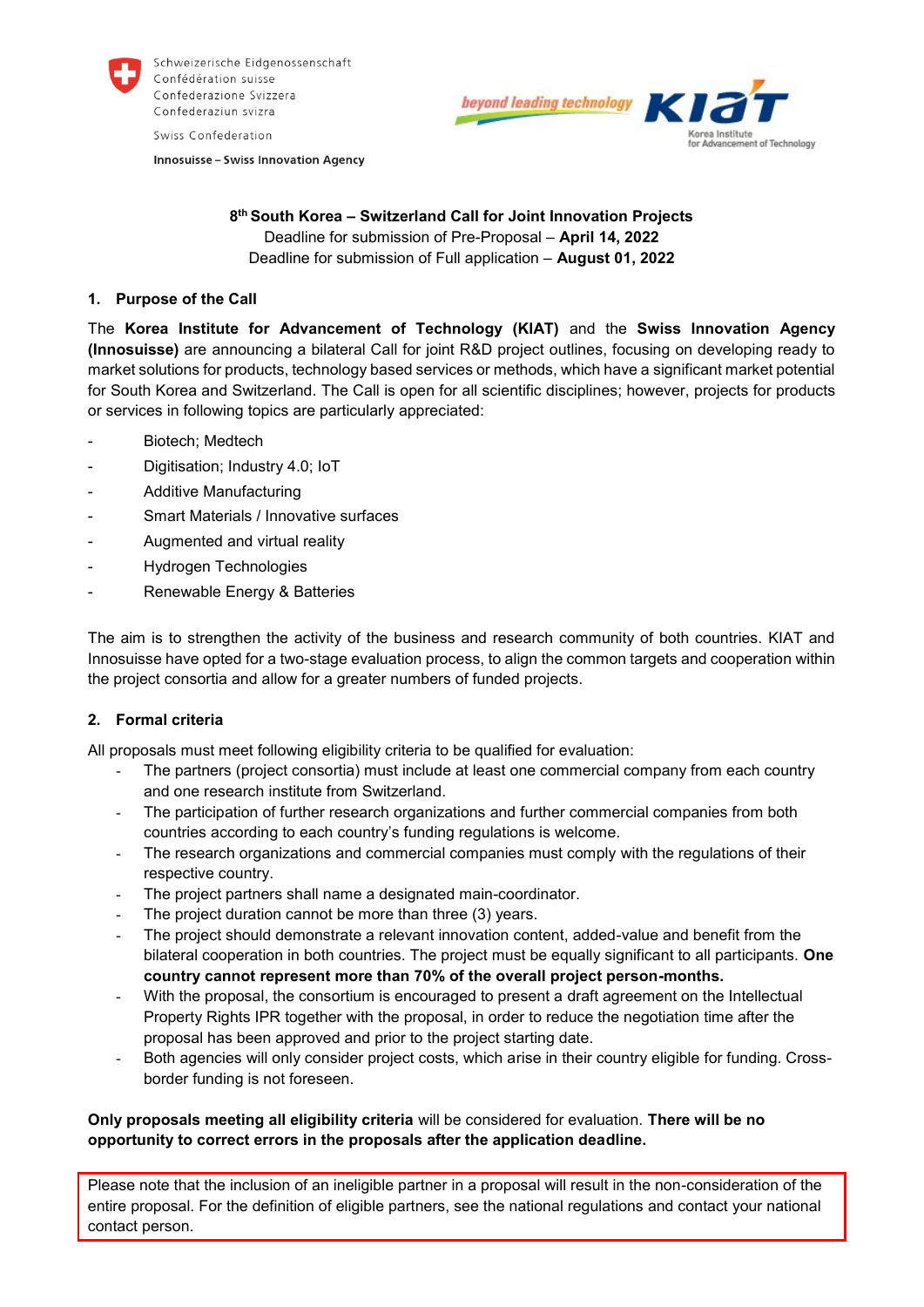# **3. Evaluation criteria**

## **3.1 Innosuisse Switzerland**

#### **Project Quality**

- Clear and well defined project
- Realistic goals and milestones
- Justification of proposed procedures and resources.

#### **Project Consortia**

The project partners should demonstrate:

- Complementary technological excellence, expertise
- Added-value of international cooperation
- Strong base of partnership and aim for continuing collaboration even beyond the project duration
- Management ability to successfully carry out the project and implement the results
- Mutual advancement of R&D through the transfer of knowledge and expertise

Research where downstream application is for national defence or security purposes, as well as research that poses a threat to public health and misuse of personal data will not be supported.

#### **Innovation Degree**

The innovation aspect of a project **must go beyond the international state of the art**. The innovation project should be science-based, targeting to achieve advances in technology or service aspects. The main objectives in terms of performance of the product, process or service and cost issues (with regard to [competitive](https://dict.leo.org/englisch-deutsch/competitive) [ability\)](https://dict.leo.org/englisch-deutsch/ability) shall be presented in a comprehensive way.

#### **Market Value Creation:**

The project is targeting to establish a new, or to integrate into an existing value chain. A **market and implementation idea** must exist for the planned product, process or service.

### **3.2 KIAT South Korea**

#### **Main Project evaluation criteria**

- Expected benefits of project and expected quality of project results,
- The validity of project planning and the importance of the related technology,
- The capacity of the applicants for performing the project,
- The international cooperation strategy.

## **4. Call Structure and Submission (2-Step)**

| Launch of Call                              | 14th of February 2022                                 |
|---------------------------------------------|-------------------------------------------------------|
| Partnering                                  | Partner search platform for b2b match-making meetings |
|                                             | available from Jan 2022.                              |
| Call information webinar                    | 3rd of March 2022                                     |
| Deadline for submission of Pre-Proposals    | 14th of April 2022                                    |
| Communication of Project Pre-Proposal       | End of May 2022                                       |
| evaluation results                          |                                                       |
| Deadline for submission of full application | 1 <sup>st</sup> of August 2022                        |
| Communication of the results                | End of October 2022                                   |
| Start of projects:                          | End of 2022                                           |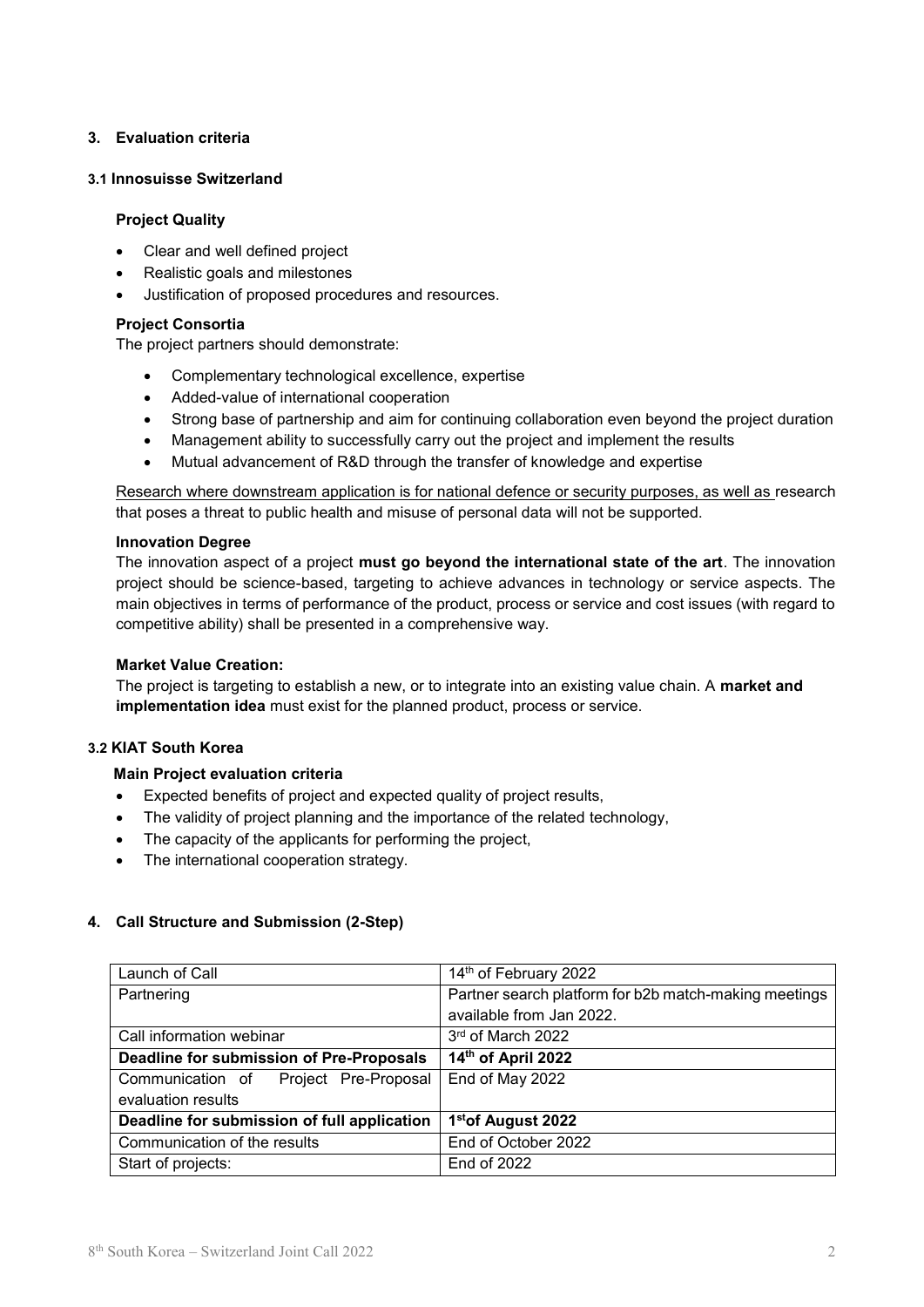### **4.1 Call information and Partnering (optional)**

- The **search for project partners** in South Korea and Switzerland will be supported and organized by Enterprise Europe Network EEN. EEN Korea and [Switzerland](https://www.innosuisse.ch/inno/en/home/go-global/een.html) will open an online business to match platform [https://south-korea-swiss-call-2022.b2match.io](https://south-korea-swiss-call-2022.b2match.io/) with partner profiles to establish contacts between interested organizations. The platform is already available and meetings among participants can be scheduled as a video call at any time until 14 April 2022. All questions related to partner search will managed by your EEN contact listed below. Partners are requested to register their needs on the platform at the earliest possible stage in order to increase the chance to build a consortium.
- A **webinar** for interested parties will be organized beginning of March 2022 (March 03). The webinar will provide information on funding conditions, call process, partner search and other aspects of the call. Interested parties will have the opportunity to ask questions to representatives of KIAT, Innosuisse and EEN. The link and registration to the webinar will be provided on [https://south-korea](https://south-korea-swiss-call-2022.b2match.io/)[swiss-call-2022.b2match.io.](https://south-korea-swiss-call-2022.b2match.io/)

## **4.2 Pre-Proposal (mandatory)**

The submission of a pre-proposal is mandatory to be eligible to submit a full-proposal. The deadline for submitting a pre-proposal is **14th of April 2022**. Both agencies will check and compare the preproposals and provide a recommendation to the applicants. The applicants can expect a feedback on their project and recommendation for submission of a full-application by end of May 2022.

In the pre-proposal, partners are invited to present the basic information on innovation content, market potential expertise of involved partners and their impact expectations benefit of the international cooperation and costs of the planned work.

The preproposal consists of the **joint call document** and for Swiss partners a **simplified Innosuisse application** form. The necessary pre-proposal documents are available on the webpages of [KIAT](https://www.kiat.or.kr/) for South Korea and [Innosuisse](https://www.innosuisse.ch/inno/en/home/go-global/bilateral-cooperation/international-projects-with-south-korea.html) for Switzerland.

The listed regulations and qualifications in chapter 6 apply to all applicants. Applicants of each country must refer and comply with the applicable regulations of the national funding organisations.

- **Korean participants** have to submit a formal KIAT application (in English) through Project Management System of KIAT [\(http://www.k-pass.kr\)](http://www.k-pass.kr/).
- **Swiss participants** have to submit a **simplified Innosuisse application**, as well as a **joint call document.** Both documents can be found on the [Innosuisse webpage](https://www.innosuisse.ch/inno/en/home/go-global/bilateral-cooperation/international-projects-with-south-korea.html). The pre-proposal documents (in English) must be submitted exclusively via the [PrivaSphere](https://www.privasphere.com/innosuisse-project-form?IFRAME=innosuisse&c=generic&lang=en) transfer platform. This transfer platform and the corresponding contact form is available on the webpage as of 01 March 2022 and will be open until **14 April 2022**. Please add "JOINT CALL KR-CH 2022" in the subject field, and select option "South Korea" for "Joint.Call" of the PrivaSphere contact form. Applications submitted via any other channel will not be considered. Once you have submitted your pre-proposal, you will receive an automated confirmation email from in the name of Innosuisse.

#### **4.3 Full-proposal**

The deadline for submitting the full-proposal is **1 st of August 2022.** . Partners with a positive assessment will be invited to submit a full-proposal. The request for improvements from the pre-proposal assessment and other feedback must be specifically addressed.

The full-proposal consists of the updated joint call document and a submission of the national application at KIAT and Innosuisse. Both agencies will evaluate and decide on the full-proposals by October 2022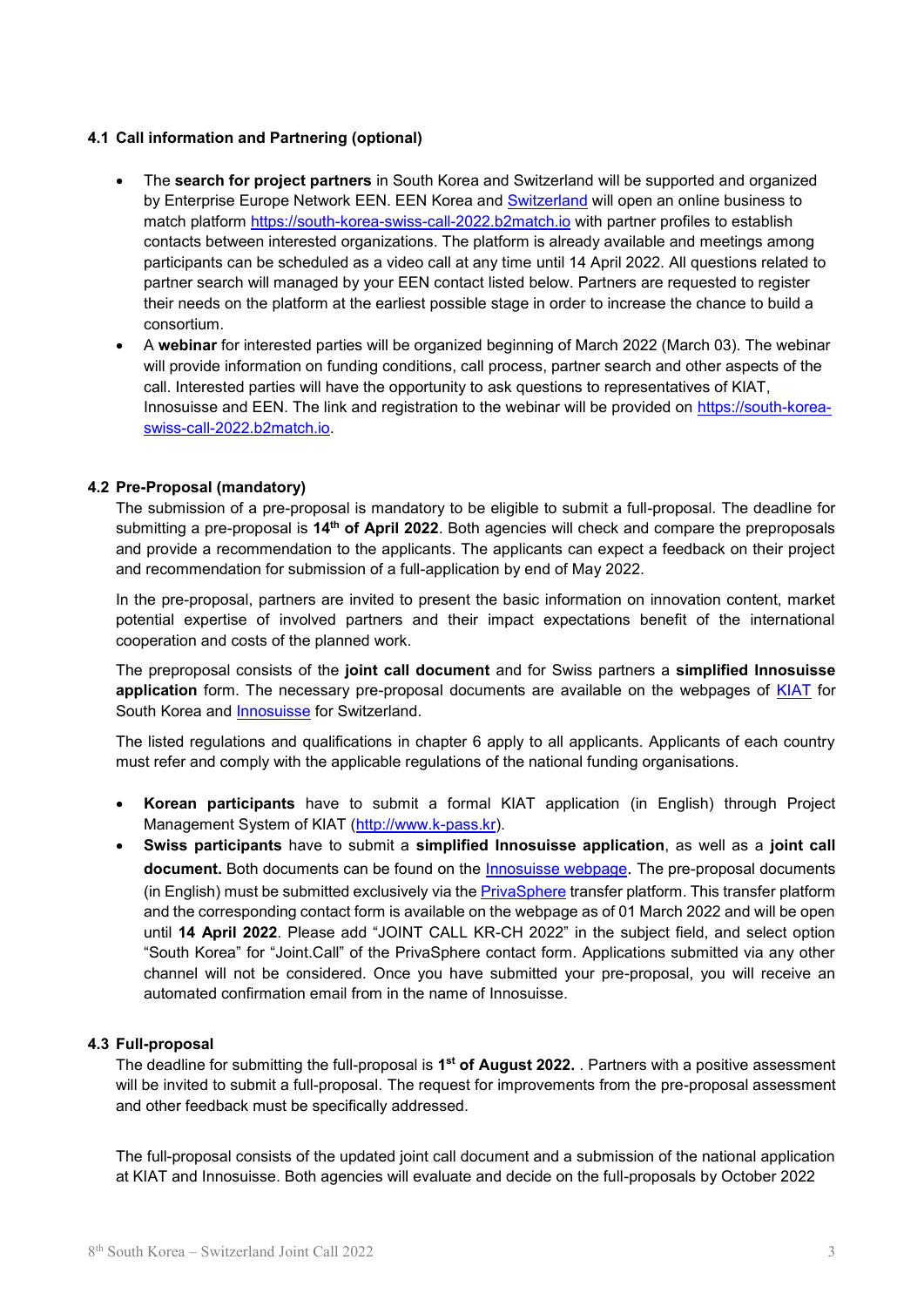The duly completed application must be submitted to KIAT for South Korean partners and to Innosuisse for Swiss partners as follows:

- In Korea, the participants have to submit a formal KIAT application (in English) through Project Management System of KIAT [\(http://www.k-pass.kr\)](http://www.k-pass.kr/).
- In Switzerland, the participants have to submit the Innosuisse application (in English) as described on the [Innosuisse](https://www.innosuisse.ch/inno/en/home/platforms/application-platform.html) webpage. On the web-based [submission portal of Innosuisse](https://innolink.innosuisse.ch/) (innolink.innosuisse.ch),
	- o **Please mark your project title to begin with "JOINT CALL KR-CH 2022 :"**
	- o Please **select** option **"Bilateral - South Korea**" for ""Are you submitting your funding application within the framework of a special funding measure?"
	- o Please upload the **updated Joint Call Document as an attachment** on the submission portal under "4. Solution  $\rightarrow$  Publications and Documents".

## **5. Contacts for Details and Partner Search Requests**

| <b>Contacts for Information about the Call conditions (Pre- and Full Proposal)</b> |                                                                             |  |
|------------------------------------------------------------------------------------|-----------------------------------------------------------------------------|--|
| <b>KIAT</b>                                                                        | <b>Innosuisse</b>                                                           |  |
| https://www.kiat.or.kr                                                             | https://www.innosuisse.ch/inno/en/home.html                                 |  |
| Wonseok Shin<br>Tel: +82 2 6009 3208<br>wsshin1204@kiat.or.kr                      | Prabitha Urwyler<br>Tel: +41 58 469 17 67<br>prabitha.urwyler@innosuisse.ch |  |
| <b>Contacts for Partner Search Requests</b>                                        |                                                                             |  |
| <b>EEN</b>                                                                         | <b>EEN</b>                                                                  |  |
| <b>EEN Korea</b>                                                                   | <b>EEN Switzerland</b>                                                      |  |
|                                                                                    |                                                                             |  |
| Chloe Choi                                                                         | Inès Rossetti                                                               |  |
| Tel: +82-2-6009-4102                                                               | Tel: +41 58 468 70 38                                                       |  |
| chloechoi33@kiat.or.kr                                                             | ines.rossetti@innosuisse.ch                                                 |  |

## **6. Funding rules**

- The applications have to be in line with the rules of KIAT and Innosuisse explained below. On request partners will be instructed in detail by the contact persons of the two agencies how to apply for funding.
- Each country will fund its eligible participants according to their national procedure and funding rules. Funding conditions and eligibility criteria may vary between S. Korea and Switzerland. However, **the bilateral joint cooperation between the partners and its added value is an important aspect to be considered within the evaluation.**
- The project partners must submit a common consortium agreement (incl. IPR agreement) to KIAT and Innosuisse prior to start of the project. A failure in submitting this document would rule the project as void.

# **6.1 Switzerland - Innosuisse funding regulations:**

Innosuisse is responsible for encouraging science-based innovation in Switzerland. One of its main task is to help the innovation of products and services onto the market for the benefit of the Swiss economy. Innosuisse funds the Swiss project partners according to the following rules:

 Swiss research partner and Swiss implementation partner share costs of the project 50:50; Innosuisse may fund the share of the Swiss research partner, i.e. up to 50% of eligible project costs;